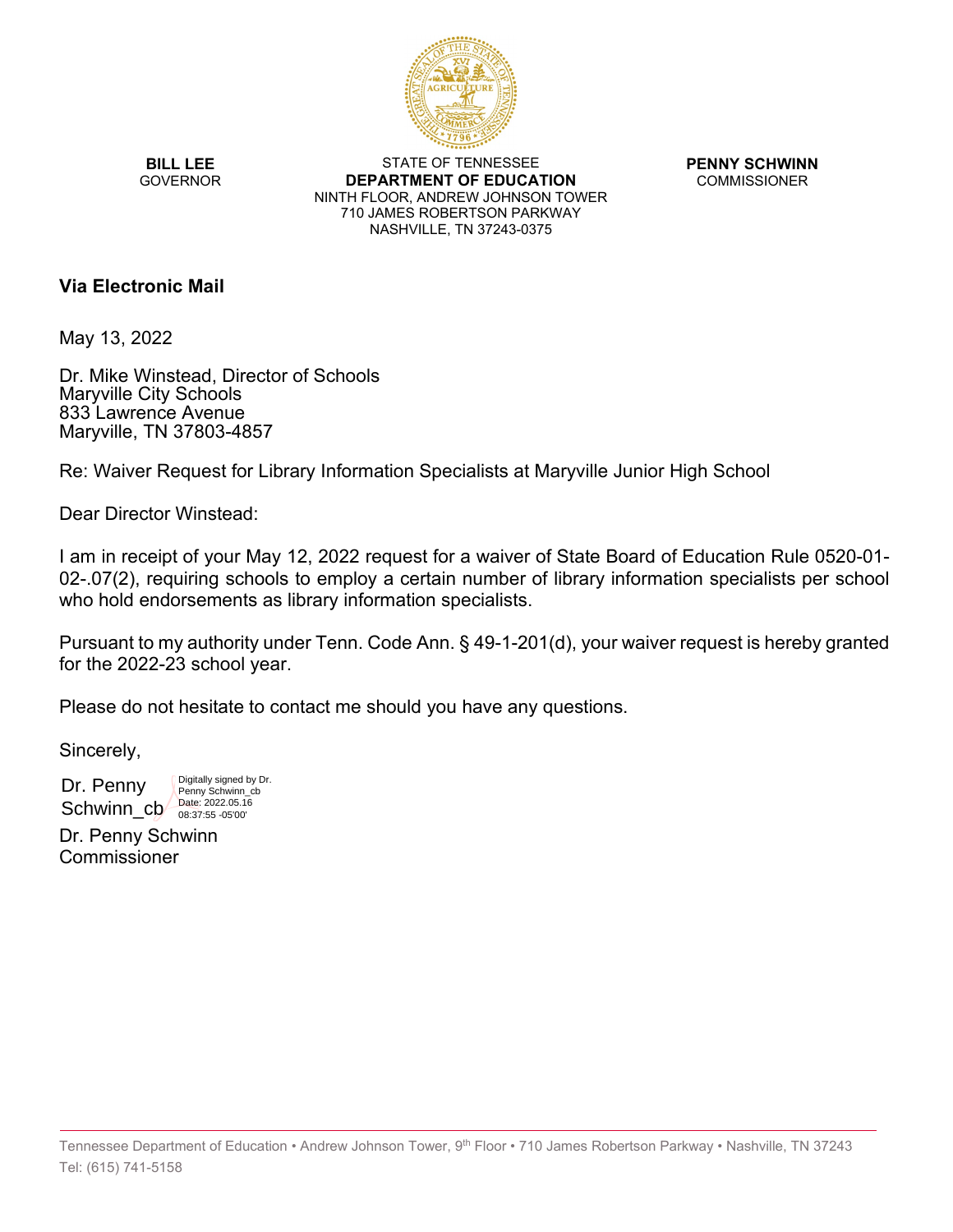Tennessee Department of Education - Office of The Commissioner



710 James Robertson Parkway - Andrew Johnson Tower,  $9^{th}$  Floor - Nashville, TN 37243

# **Local Education Agency Waiver Request**

Pursuant to Tennessee Code Annotated § 49-1-201(d), upon application by the local education agency for one (1) or more of its schools, the commissioner of education may waive any state board rule or statute that inhibits or hinders the LEA's ability to meet its goals or comply with its mission. Please submit completed forms to [Commissioner.Schwinn@tn.gov](mailto:Commissioner.Schwinn@tn.gov). Following review by the commissioner, the district will be notified in writing if the waiver request is approved or denied. Unless otherwise stated, all waivers granted by the commissioner shall be granted for one year terms.

Waivers may **not** be granted by the commissioner for regulatory or statutory requirements related to:

- (A) Federal and state civil rights;
- (B) Federal, state and local health and safety;
- (C) Federal and state public records;
- (D) Immunizations;
- (E) Possession of weapons on school grounds;
- (F) Background checks and fingerprinting of personnel;
- (G) Federal and state special education services;
- (H) Student due process;
- (I) Parental rights;
- (J) Federal and state student assessment and accountability;
- (K) Open meetings;
- (L) Educators' due process rights;
- (M) Reductions in teachers' salaries;
- (N) Employee rights, salaries and benefits; and
- (O) Licensure of employees.

## **Local Education Agency:**

**Maryville City Schools** 

### **School Information (if applicable):**

School Name: Maryville Junior High School **Department of the Contract of the Contract of the Contract of the Contract of the Contract of the Contract of the Contract of the Contract of the Contract of the Contract of the Contract of th** 

Street: 805 Montvale Station Road **Andrew Property and American Control**er and American Control of the American Control of the American Control of the American Control of the American Control of the American Control of the America

City: \_\_\_\_\_\_\_\_\_\_\_\_\_\_\_\_\_\_\_\_\_\_\_\_\_\_\_\_\_\_\_\_\_\_\_\_\_\_\_\_\_\_\_\_\_\_\_\_\_\_\_\_\_\_\_\_\_ Zip Code: \_\_\_\_\_\_\_\_\_\_\_\_\_\_\_\_\_\_\_\_ Maryville 37803